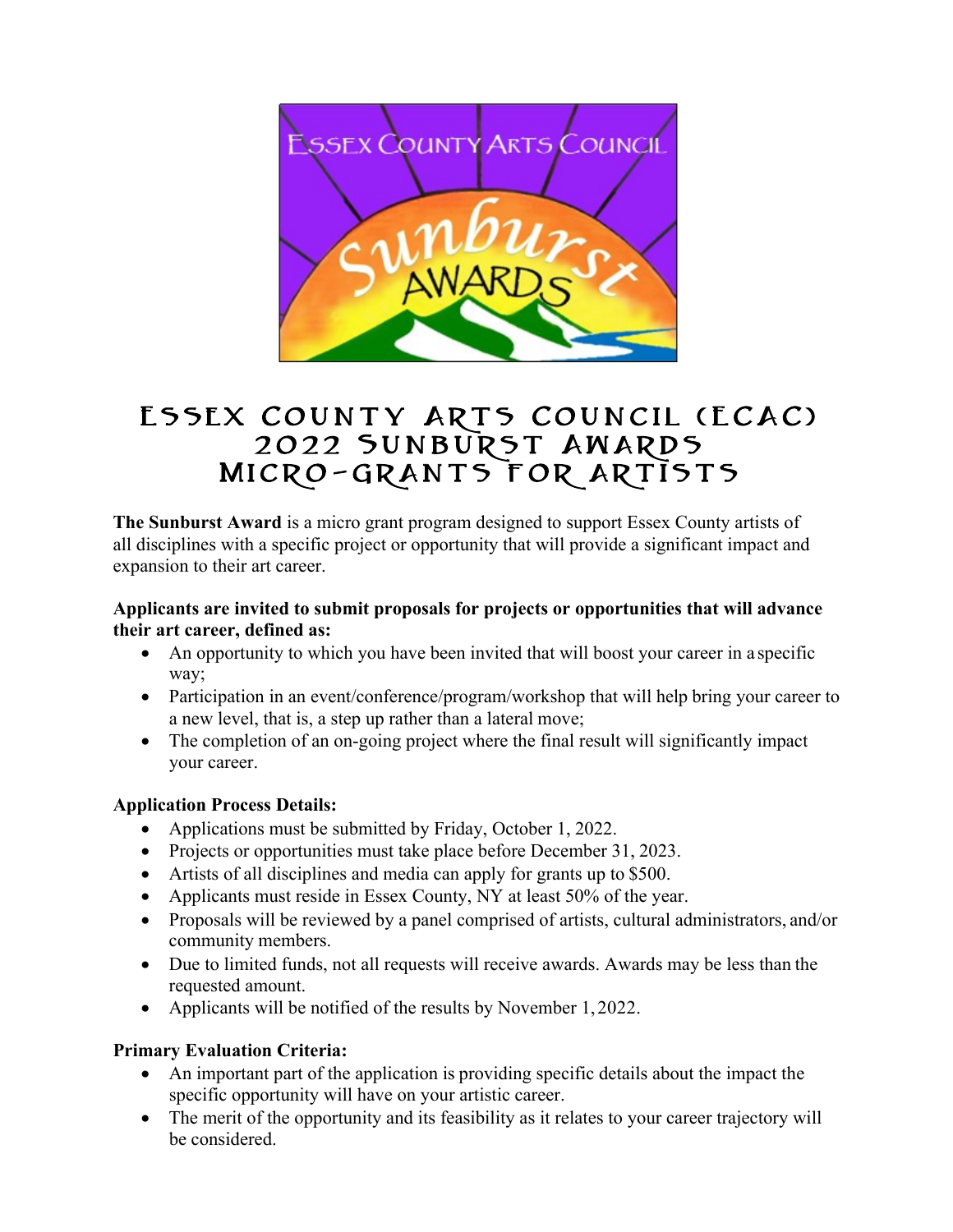## **The ECAC Sunburst Award can fund:**

- Documentation of work
- Rental of materials or equipment
- Travel or accommodation costs
- Hiring of technical support
- Promotional expenses
- Exhibition, registration, tuition, workshop or mentorship fees

## **The ECAC Sunburst Award does not fund:**

- The creation of art **not** related to a specific opportunity
- Artistic supplies or equipment **not** related to a specific opportunity
- College/University (degree-based) tuition

## **Artist's Responsibilities if Awarded a Grant:**

- Sign a funding agreement detailing the use and requirements of an ECAC Sunburst Award;
- Upon announcement of the grant award, show proof of residency;
- Provide a W-9 form to ECAC;
- Credit the support of the Essex County Arts Council Sunburst Award in all publicity and media materials related to the project;
- Submit a one-page Final Report to ECAC after completion of the project;
- The Essex County Arts Council reserves the right to describe or reproduce material from any project awarded funding through the Sunburst Award for publication or public relations purposes.

## **Grant Requirements:**

- Submit application (please follow format on attached application);
- Include brief resume (1 or 2 pages only);
- Supplemental materials: include sample/s of your work with a maximum of four texts, images, or recordings; or a link to your work on website. Do not send materials unrelated to the specific opportunity or project. Sample materials will not be returned;
- Specify names and qualifications of consultants or professionals if referenced in your application;
- Submit via USPS Mail or e-mail the application and supporting materials. Applications must be postmarked or e-mailed by October 1, 2022. If e-mailing, your materials should be sent in either a .doc or a .pdf format;
- Contact ECAC by phone at 518.227.1242 or via e-mail at  $\alpha$ dmin $\omega$ essexcountyarts.org with any questions or for assistance.